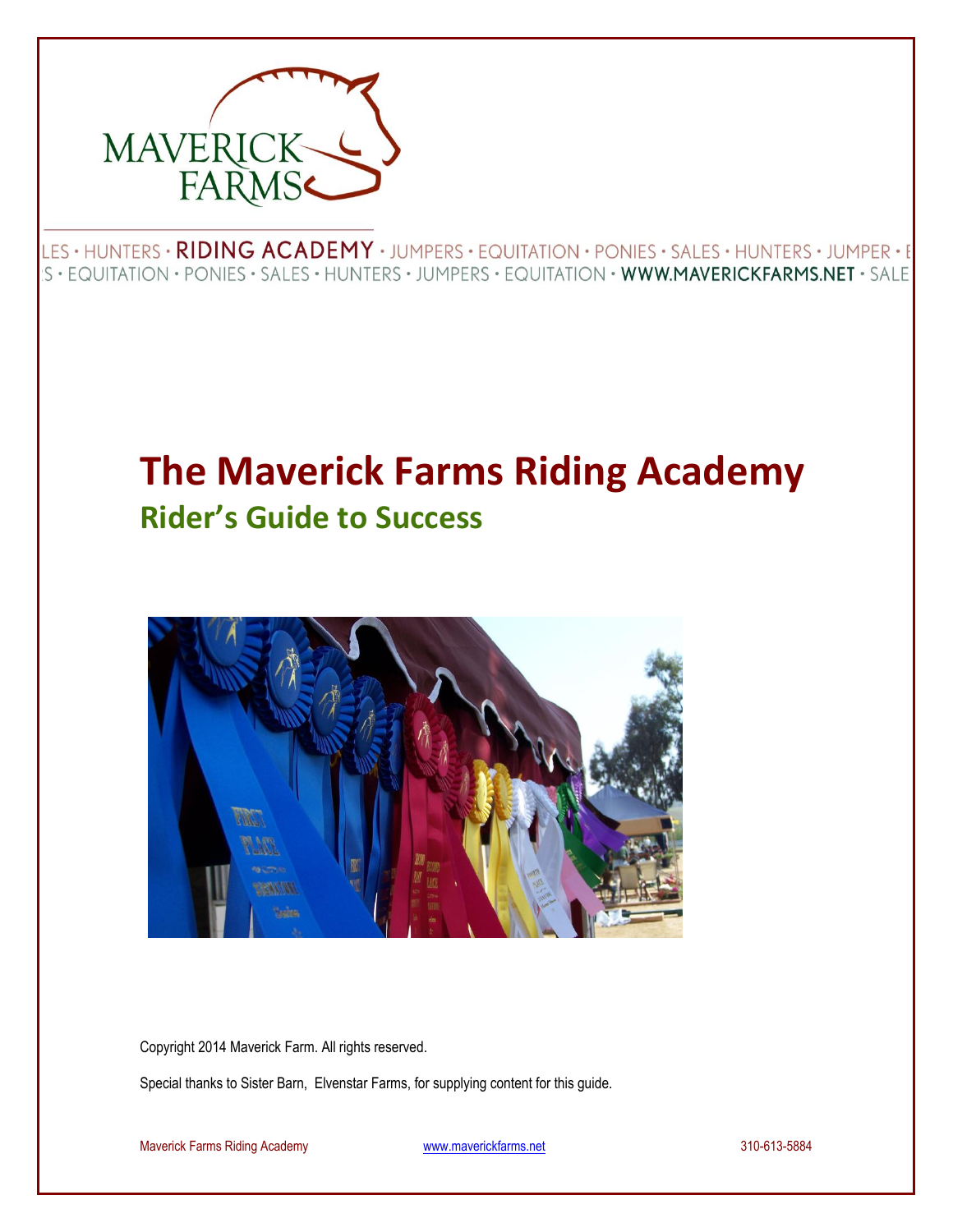# **Contents**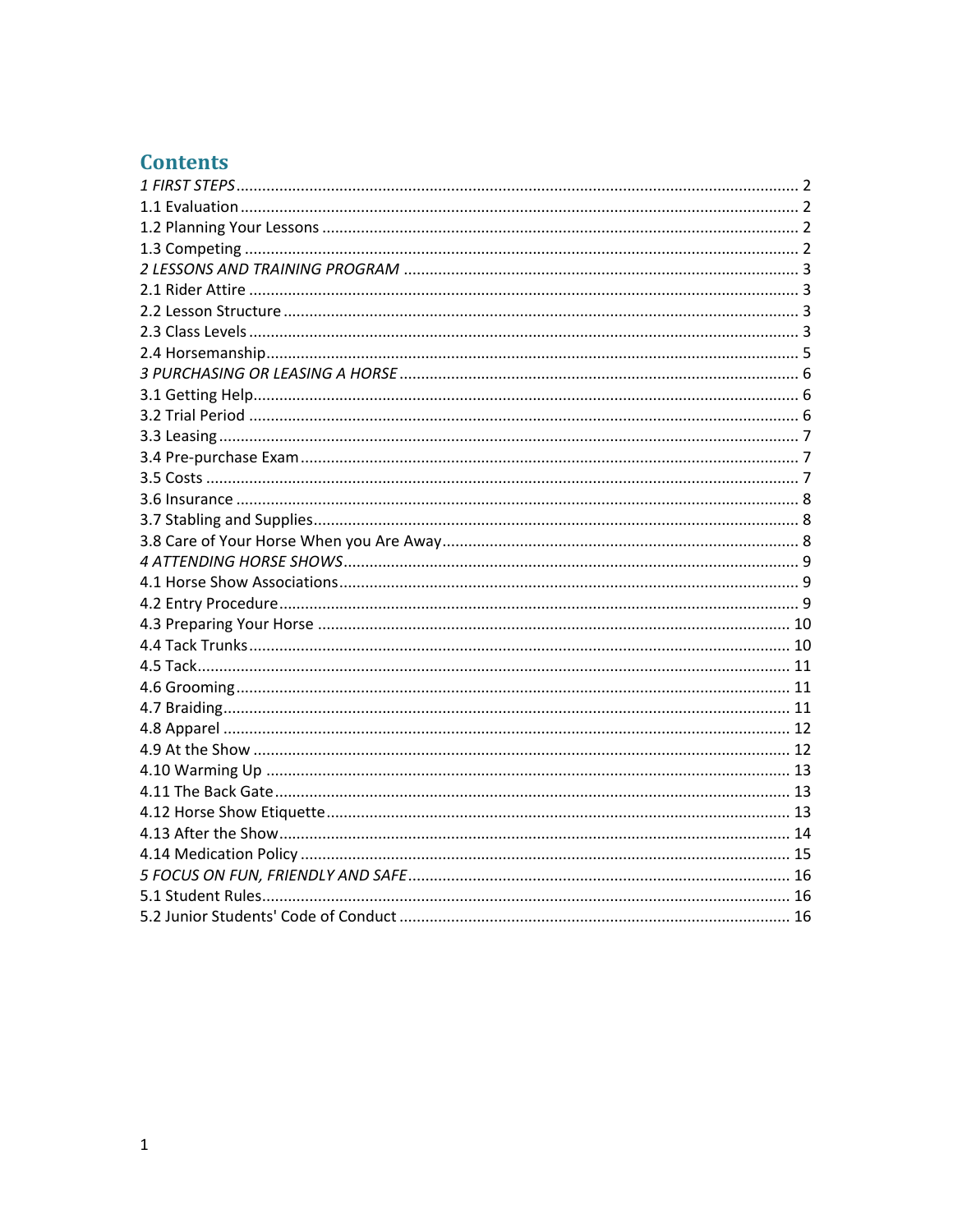# INTRODUCTION

Thank you for choosing Maverick Farms Riding Academy. We are a boutique riding facility offering a customized learning environment for riders of all levels and ages, focusing on team work, good sportsmanship and classic horsemanship. Good horsemanship requires compassion, respect, patience, a sense of responsibility, a desire to learn and a positive attitude, attributes which are important in any walk of life.

Additionally, turnout for the horse and the rider is important and teaches discipline and respect for the sport.

This booklet contains guidelines to help you or your child successfully achieve desired riding goals through Maverick Farms Riding Academy. It includes sections on purchasing and leasing a horse as well as attending shows.

## <span id="page-2-1"></span><span id="page-2-0"></span>*1 FIRST STEPS*

## **1.1 Evaluation**

An evaluation is required for all students wishing to join the Maverick Farms Riding Academy program. Linda Cooper will place the student in the class appropriate to his/her ability.

## <span id="page-2-2"></span>**1.2 Planning Your Lessons**

Do you or your child want to experience the love of the outdoors, and the joy of riding and caring for a gentle animal? One or two group lessons a week on our lesson horses may satisfy this goal. Lessons include riders of the same general skill level, and are great fun for the whole family to watch. We always try to provide a supportive environment that emphasizes the sportsmanship and the fun of riding.

# <span id="page-2-3"></span>**1.3 Competing**

At some point you or your child may want the experience of competition in a show, which presents an opportunity to demonstrate the skills you have acquired, and measure your progress. Most of our riders begin showing in our local ETI (Equestrian Trail Incorporated) schooling shows. They are a great place to get a good feel for competition in a friendly setting. If you or your child enjoys showing, there are many other levels of competition to explore. From the regional Gold Coast Shows (Los Angeles Equestrian Center), Interscholastic Equestrian Team (IEL), to national competitions, Maverick Farms has earned an excellent reputation as a training ground for champion-level riders.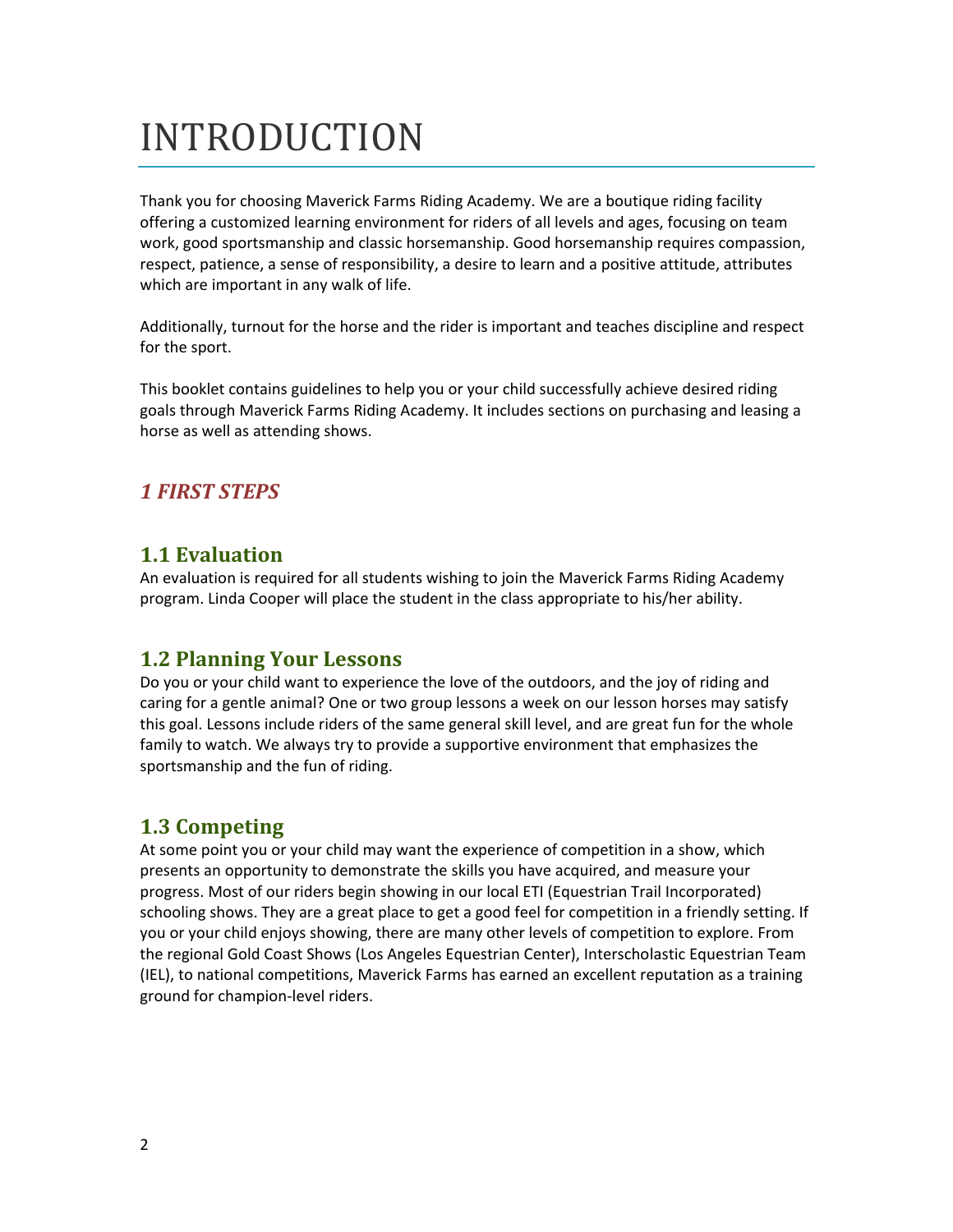# Maverick Farms Lesson and Training Program

## <span id="page-3-0"></span>*2 LESSONS AND TRAINING PROGRAM*

Riders taking one to two group lessons a week are expected to have chaps, boots, breeches and an SEI-approved helmet. Riders who graduate from the lesson horses to a leased or owned horse are expected to have their own equipment, including saddle, bridle, protective leg boots and grooming kit. Owning or leasing a horse is recommended, and required to compete. Lesson pricing is listed on [www.maverickfarms.net.](http://www.maverickfarms.net/)

## <span id="page-3-1"></span>**2.1 Rider Attire**

Students must come neatly attired:

- Boots with heels and half chaps or tall boots
- Spurs (if needed)
- Hair in a hair net and under helmet
- A fitted, sleeved shirt tucked into pants. Polo shirts are recommended. NO spaghetti straps or crop tops
- Britches preferred. No excessively low jeans
- Belt
- Crop
- Vest or fitted jacket zipped up (if needed)
- No dangling jewelry
- Cell phones should not be worn due to the possibility of injury to the rider or breakage in the event of a fall

## <span id="page-3-2"></span>**2.2 Lesson Structure**

The number of lessons per week will depend on the rider's personal goals as well as the training level or the horse and rider. Consistency in lessons and trainer rides is vitally important to help achieve peak performance of horse and rider.

Students will be assigned a class level during the assessment. Linda Cooper will inform riders when they are ready to move up to the next level.

# <span id="page-3-3"></span>**2.3 Class Levels**

#### *2.3.1 Longe Line*

- Open to all students
- Show level-Lead line
- Take 1-2 lessons per week
- Understand proper seat position and aids
- Control horse at the walk and trot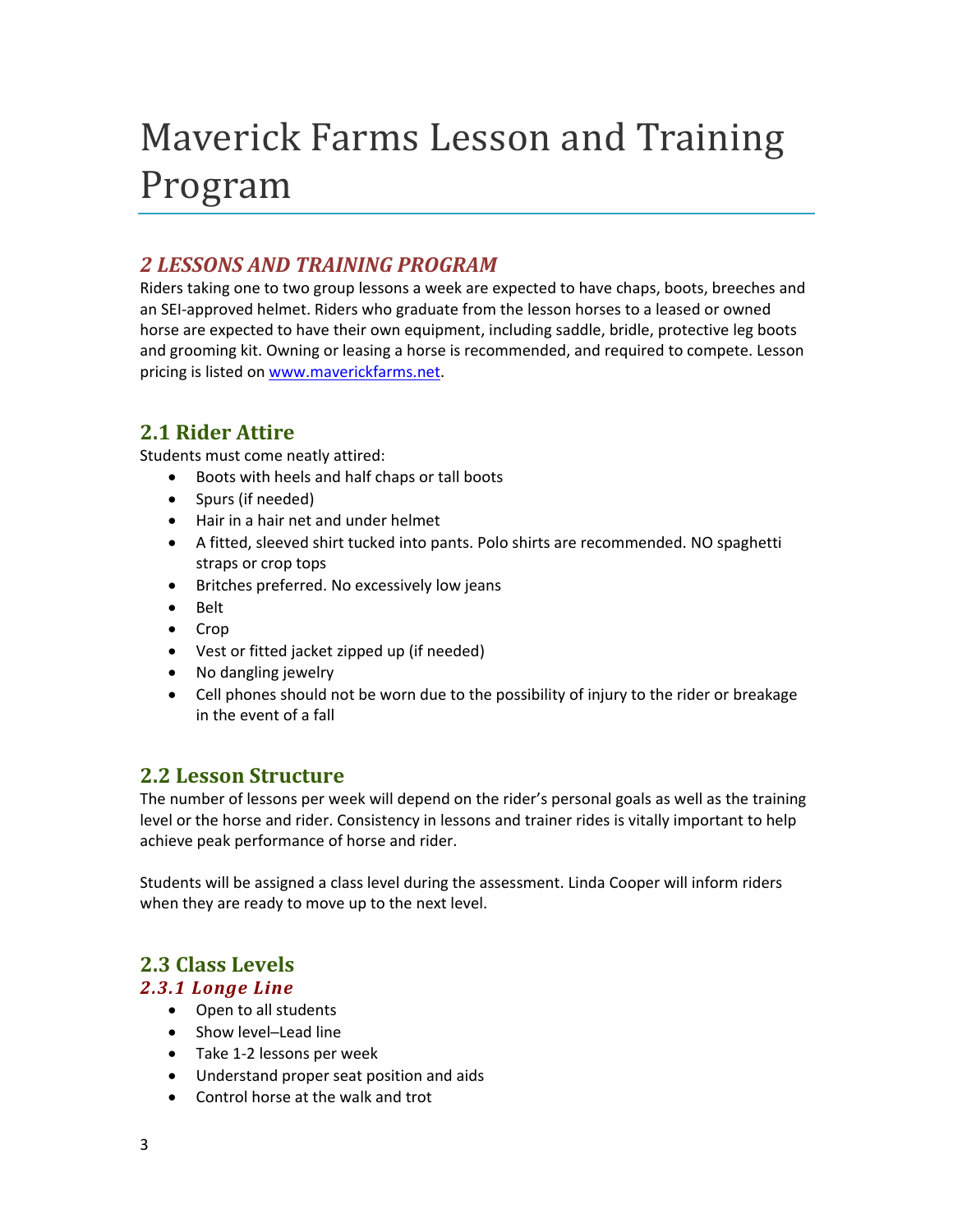Give proper walk, trot and canter aids

#### *2.3.2 Walk-Trot*

- Open to all students
- Show level-Walk-trot
- Take 1-2 lessons per week
- Demonstrate proper seat position and aids
- Control horse at the walk, trot and canter
- Give proper walk, trot and canter aids
- Understand diagonals at the trot
- Know two-point position
- Guide horse over ground poles at the walk and trot

#### *2.3.2 Cross rails*

- Open to all students
- Show level-Cross rails
- Take 2 lessons per week
- Control horse at the walk, trot and canter sitting and in two point
- Know simple changes of lead
- Ride at the walk without irons
- Jump cross rail fences
- Walk ground poles without irons

#### *2.3.3 Short Stirrup I*

- Open to all students
- Show level-Green rider, short/long/rusty stirrup
- Take 2 lessons per week
- Understand diagonal and lateral aids
- Know flying and simple lead changes
- Execute a half turn, and a half turn in reverse
- Know the center, diagonal and quarter line in the arena
- Ride both the correct and the counter bend
- Know the leg yield, half turn on haunches, shoulder in, and figure eight at the walk
- Ride at the trot without irons
- Jump fences 2'-2'3.
- Jump single jumps without irons.

#### *2.3.4 Short Stirrup II*

- Open to all students
- Show level-Short/long/rusty stirrup, prior rider
- Execute all requirements of SSI
- Collection and extension at all gaits
- Working on the bit
- Know the half halt
- Ride at the canter without irons
- Ride serpentine at the canter with simple lead changes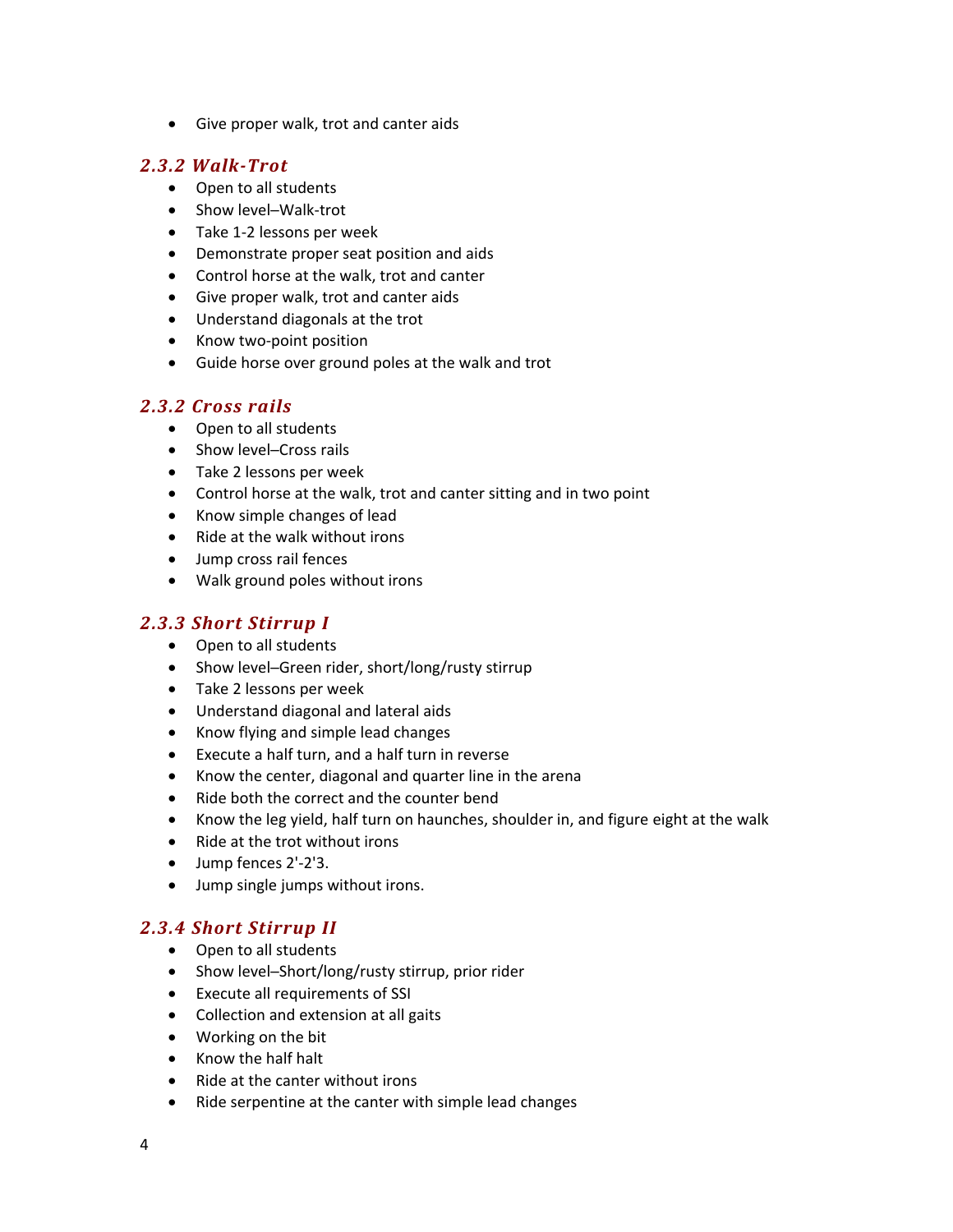- Jump 2'3-2'6. courses with or without irons
- At this level, riders should either have a long-term lease on a horse or own their own horse

#### *2.3.5 Intermediate I*

- Open to horses/riders in training programs only
- Show level-Prior rider, low modified
- Execute all requirements of SSII
- Execute shoulder in at trot
- $\bullet$  Ride a horse on the bit
- Ride on the counter lead
- Jump 2'6. 2'9. Courses with lead changes, with or without irons.

#### *2.3.6 Intermediate II*

- Open to horses/riders in training programs only
- Show level. Children/Adult Amateur B and A Equitation and medals
- Execute all requirements of Intermediate I
- Execute a haunches in at the trot
- Ride a serpentine with flying changes
- Jump 2'9-3' courses with or without stirrups

#### *2.3.5 Advanced*

- Open to horses/riders in training programs only
- Show level─Children's/AA hunters, Junior/AO hunters, Jumpers, A equitation and medals
- Must execute all requirements of previous levels
- Jump a 3'6. course or higher with or without irons

## <span id="page-5-0"></span>**2.4 Horsemanship**

All riders are encouraged to take an active role in their horses care and management. They should be familiar with basic health care, nutrition, farriery, show preparation, longeing, and be familiar with a wide variety of tack. All students are encouraged to further their horsemanship knowledge through reading, question-and-answer sessions, or attending seminars and clinics.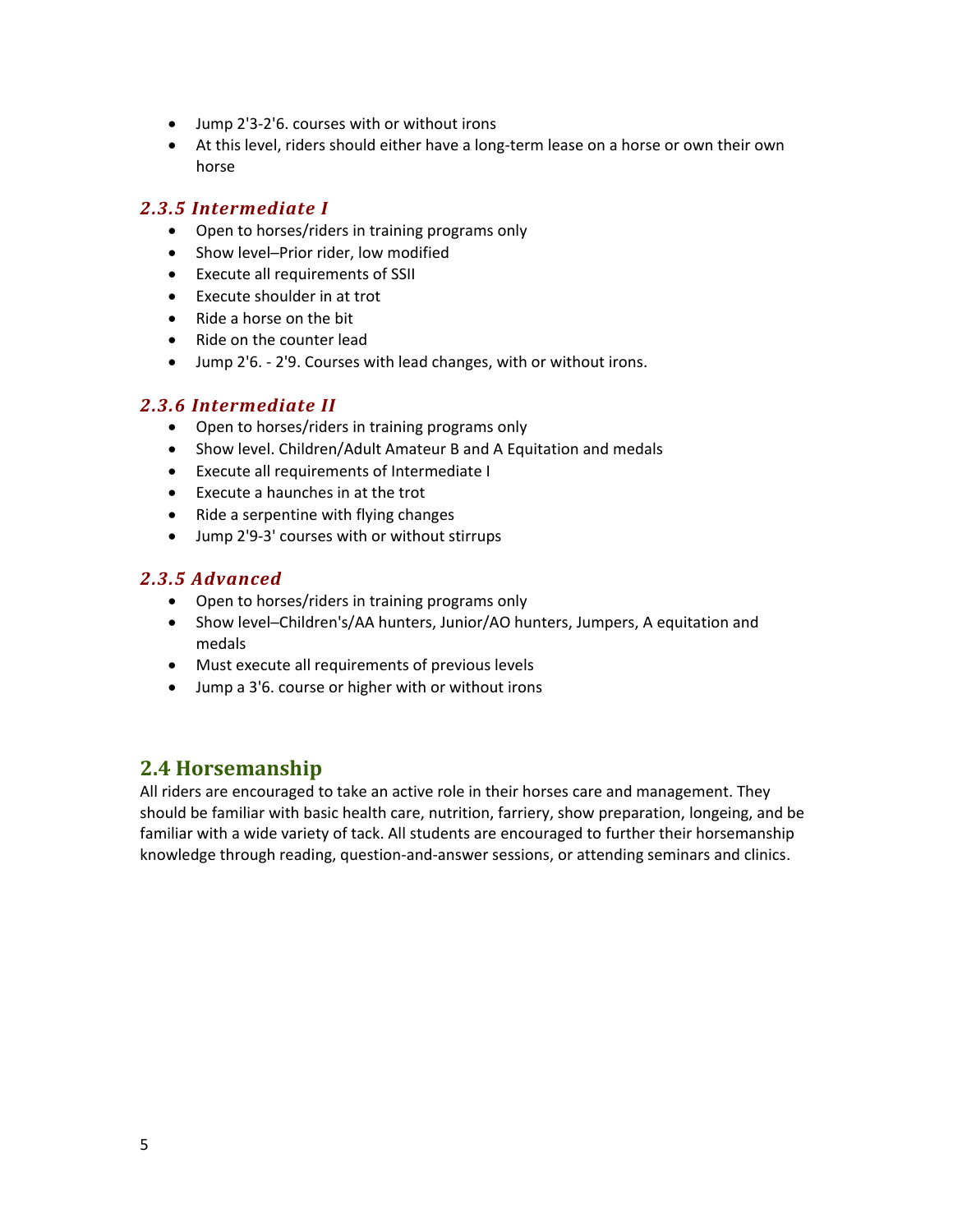# Purchasing a Horse

# <span id="page-6-0"></span>*3 PURCHASING OR LEASING A HORSE*

The purchase or full lease of a horse is a long process of searching, questioning, riding, evaluating, vetting, negotiating and seeking advice as well as guidance. For the experienced purchaser it is another journey of patience, for the first timer, it can be a daunting experience. Unfortunately, novice buyers can overlook factors that can present safety or suitability issues. We strongly encourage our clients to leverage our expertise in finding a suitable mount. At Maverick Farms, we work with a network of equestrian professionals who have earned an excellent reputation for dealing honestly and finding wonderful horses. Regardless of how much you want to spend, or what kind of horse you want, we are here to help you find the horse best suited to your needs and budget.

# <span id="page-6-1"></span>**3.1 Getting Help**

Horse buying or full leasing involves several steps. When you decide that you are ready to enter into the horse shopping market, talk to Linda Cooper and she will help you evaluate your goals (ability, size, price-range, etc.). Our network is constantly on the lookout for horse suited for the Maverick Farms riding program, so as soon as we know you are interested in buying a horse we will begin the process of finding you the perfect mount. We encourage you to utilize our network when purchasing a horse. A horse purchase is complex and unfortunately there are many unscrupulous sellers in the equestrian marketplace.

Remember the word patience. Rushing into a hasty purchase is not in anyone's best interest. You will find yourself going on some road trips, and possibly some air travel! You may look at one or as many as 20 animals before you find the one that is right for you. Remember, it is all part of an educational process. Much can be learned from riding many different horses and examining their training, attitude and conformational strengths.

# <span id="page-6-2"></span>**3.2 Trial Period**

When you find a promising horse, we will typically request it come to Maverick Farms for a trial period. Sometimes the horses are permitted to stay for several days, sometimes they must be returned to their owners overnight. Usually though, there will be ample time for you and Linda Cooper to ride and evaluate the horse.

The trial period provides you with the opportunity to try your prospective horse in a strange environment. Many horses behave beautifully at home, but prove spooky and difficult to handle in a different environment. The trial period also gives Linda Cooper time to evaluate how well suited you and the horse are to each other. It should also reveal any problems that would cause Linda Cooper to recommend that the horse be returned.

If all goes well and Linda Cooper agrees that the horse is suited to you, then the next step is to have the horse examined by a veterinarian.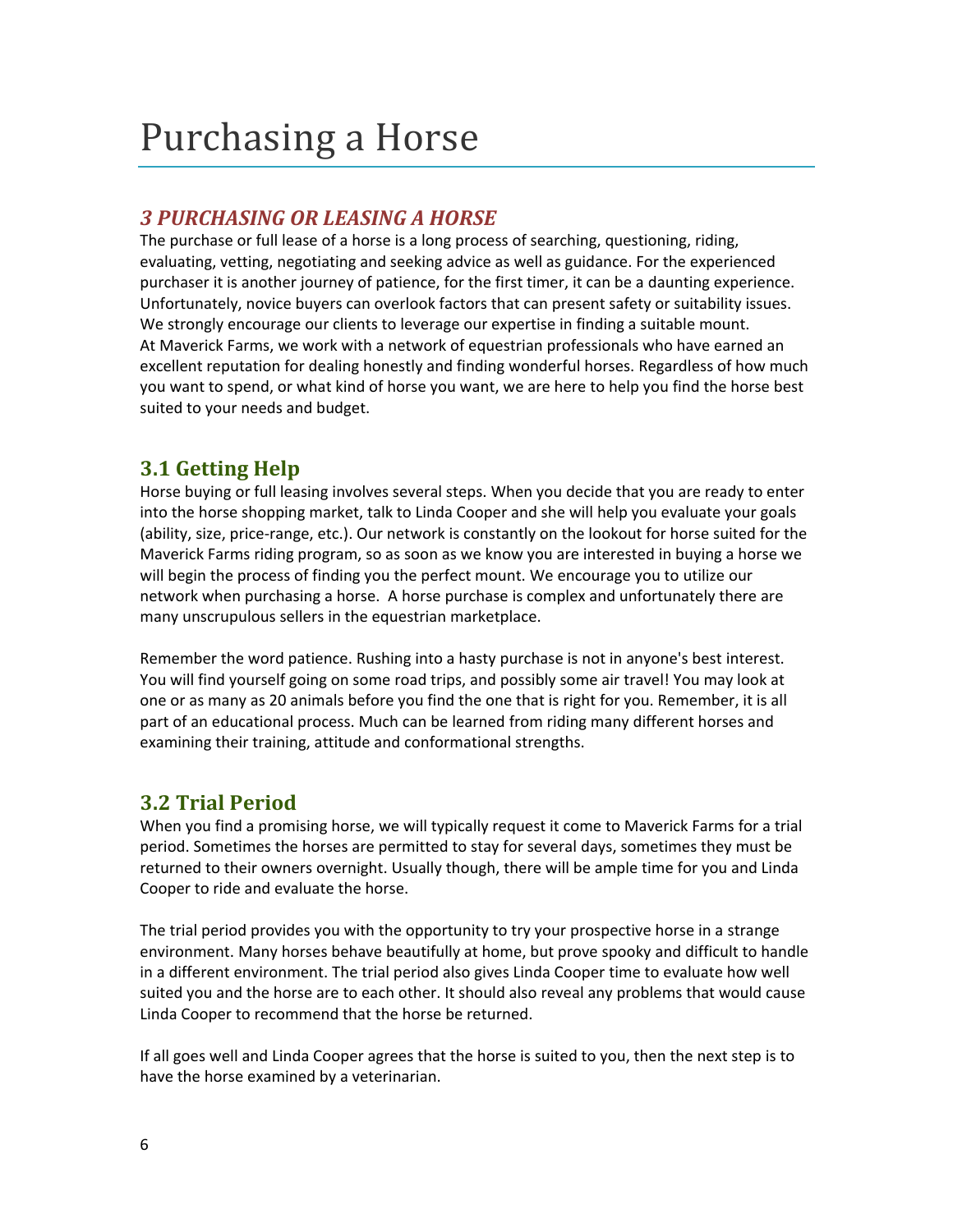NOTE: The prospective purchaser is responsible for the horse's board while it is at Maverick Farms, and any shoeing, vet, insurance and hauling fees incurred. A horse that has been brought in for sale may be tried by other riders who are looking to buy, but the rider paying the board has the first right of refusal on the horse.

### <span id="page-7-0"></span>**3.3 Leasing**

Some clients opt to lease instead of purchase a horse. You may find partial leases available with horses located locally. If you would like to bring in a horse for a full lease you will typically pay the lease fee upfront. Just like owning the horse, you will be responsible for all the horse's expenses during the time you lease the horse. Lease costs depend upon the quality and ability of the horse.

| $\frac{1}{2}$ . The contract of the contract the second term $\frac{1}{2}$ below that the contract of the contract of the contract of the contract of the contract of the contract of the contract of the contract of the contract of |                         |  |
|---------------------------------------------------------------------------------------------------------------------------------------------------------------------------------------------------------------------------------------|-------------------------|--|
| Horse can show and course at                                                                                                                                                                                                          | <b>Annual Lease Fee</b> |  |
| the following level                                                                                                                                                                                                                   |                         |  |
|                                                                                                                                                                                                                                       | \$12,000                |  |
| 2'6''                                                                                                                                                                                                                                 | \$15,000                |  |
| 3'                                                                                                                                                                                                                                    | \$20,000-25,000         |  |
| 3'3''                                                                                                                                                                                                                                 | $$30,000 +$             |  |

Plan to spend at least the following per year:

#### <span id="page-7-1"></span>**3.4 Pre-purchase Exam**

The pre-purchase exam is a basic physical conducted by a veterinarian for a horse you are considering purchasing (typically not a full-lease horse). This exam will reveal any lameness and uncover most other areas of unsoundness that may be of concern to you as the buyer. X-rays may be taken. We recommend that both front feet be x-rayed, since most soundness problems start there. The vet may recommend additional pictures if, during the course of the exam, he finds a questionable area of weakness. The cost of the pre-purchase exam will depend on the number of x-rays taken, but is usually between \$300 -\$600.

## <span id="page-7-2"></span>**3.5 Costs**

If you decide not to buy or lease after the trial or exam, the horse will be shipped back to its owner **at your cost.** If you decide that you would like to make an offer on the horse, Linda Cooper will negotiate on your behalf. If an agreement can be reached, you will own your horse! Payment for the horse is usually made with a Cashier's Check, made payable to the seller or agent. You will also pay Linda Cooper a 10% commission fee on the sale price of the horse or the lease price for the services rendered to you during the searching and buying or leasing process. This commission is standard in the industry and is due and payable on completion of the sale or lease negotiation. You are responsible for all stabling charges, shipping and farriery incurred during the trial period.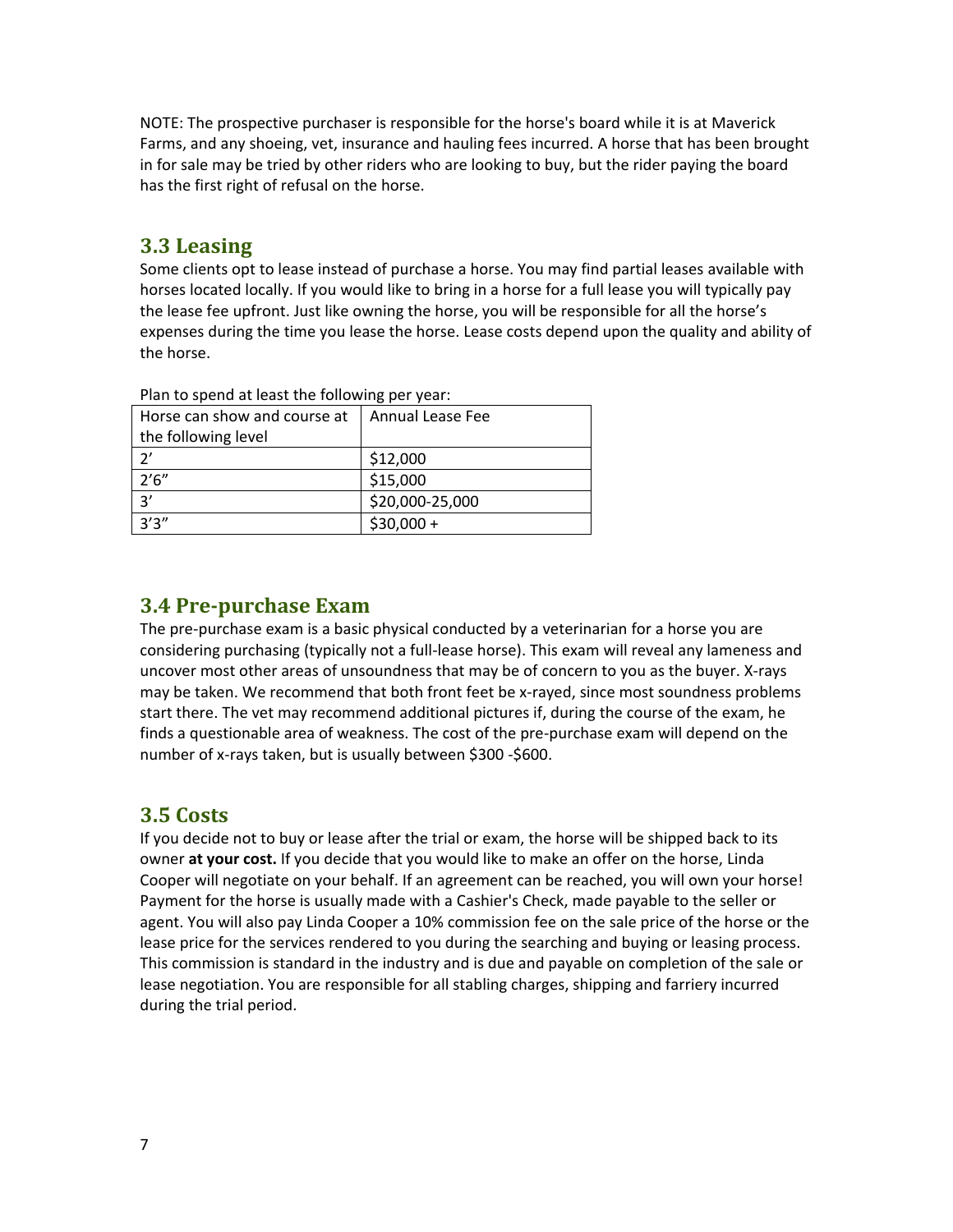#### <span id="page-8-0"></span>**3.6 Insurance**

After you have purchased your horse, we recommend that you purchase mortality and surgical insurance, and possibly loss of use, if your horse is less than 15 years old.

## <span id="page-8-1"></span>**3.7 Stabling and Supplies**

You will need to make arrangements with the barn manager for boarding. If this is your first horse there are a number of items you will need to purchase. This is a general list of supplies.

Tack:

• Saddle, girth, martingale, bridle, halter and lead rope

Grooming supplies:

 Brushes, Curry comb, hoof pick, mane pulling comb, bucket, shampoo and conditioner, sponges (soft and scrubby), sweat scraper

Medical supplies:

- Thermometer
- Standing wraps for tired or sore legs (these include cotton quilts and long
- bandages)
- Vet wrap for bandaging and scissors

Horse attire:

• Polo wraps, splint boots, bell boots, fly sheet, fly mask, winter blanket, light day sheet, cooler

Miscellaneous items:

 Longe line, longe whip, crop, stud chain, extra lead rope, rags/towels, extension cord, leather cleaner and oil

Supplements:

Ask your trainer about extra feed or supplements.

#### <span id="page-8-2"></span>**3.8 Care of Your Horse When you Are Away**

It is your responsibility to make accommodations for your horse to get out every day when you are out of town. In order for your horse to maintain muscle conditioning, he or she must have consistent exercise at least 5 days a week. If you plan to be away from the barn for more than three consecutive days, it is recommended you sign your horse up for a trainer ride. If you are unable to exercise your horse consistently five days a week, there are various training options available including full training. Riders absent from the barn three or more weeks are required to place their horse in full training and full groom service during their absence to remain in the Maverick Farms Academy training program.

Please note: horses must be on the premises of Peter Weber Equestrian center to qualify for a trainer ride or Maverick Farms groom service.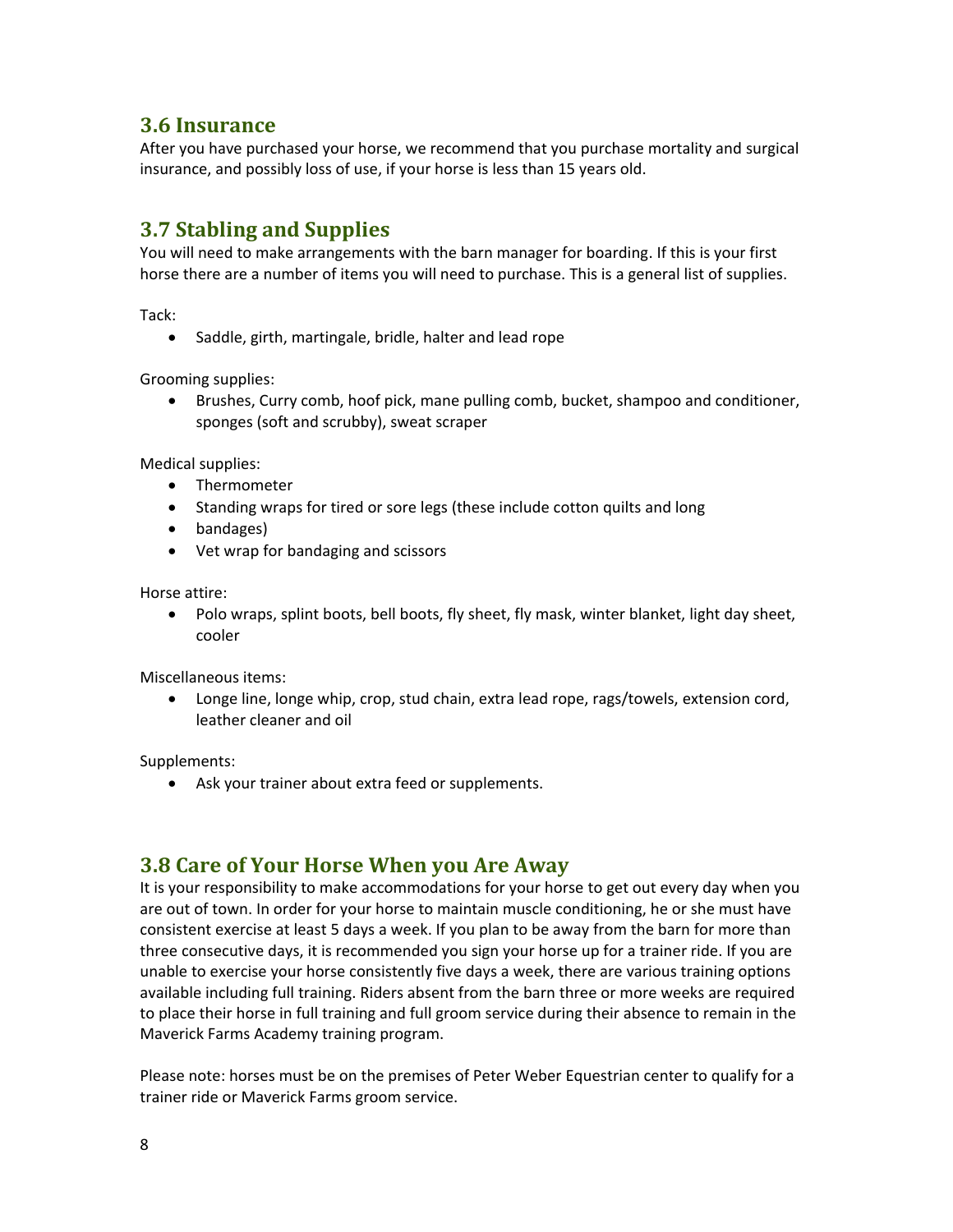# Showing

# <span id="page-9-0"></span>*4 ATTENDING HORSE SHOWS*

Attending a horse show can be an exhilarating experience. Maverick Farms attends many different horse shows, from local ETI shows to the USA Equestrian (USAE) 'A' circuit. If you are interested in competing, here are some things you should know.

# <span id="page-9-1"></span>**4.1 Horse Show Associations**

Horse shows are run under the rules of one or more horse show associations and you must be a member of the association before you can compete. Your horse will need to be registered too. Consult with Linda Cooper to decide which shows you will be entering and which associations you should join. The local associations are:

- ETI-Equestrian Trails Incorporated
- LAHJA─Los Angeles Hunter Jumper Association

In addition to the local association membership, some shows may require you to be a member of:

- USHJA—United States Hunter Jumper Association
- USEF—United States Equestrian Foundation
- CPHA—California Professional Horseman's Association
- PCHA—Pacific Coast Horse Show Association

You can still compete if you pay a large non-member fee. If you plan to compete in 3 or more of these shows, it is cheaper to join the associations.

The associations you join will send you a rule book and premiums for each show. The premium contains all the show information, including location, directions, date, start time, class listing and any other relevant information. Each association records points from all competitions throughout the year. Members are eligible for year-end awards.

# <span id="page-9-2"></span>**4.2 Entry Procedure**

- Sign up at the Maverick Farms office. Each show has a separate sign-up sheet. Indicate if you need show prep and groom service (see below) or not.
- Typically Linda Cooper will complete your form, you provide the check and she will send all client entry forms in at one time.
- If you complete your own form:
	- o Make sure your form has all the required signatures.
	- o Make sure Linda Cooper checks your entry (give her a copy).
	- o Mail your entry with any required deposits to the show office.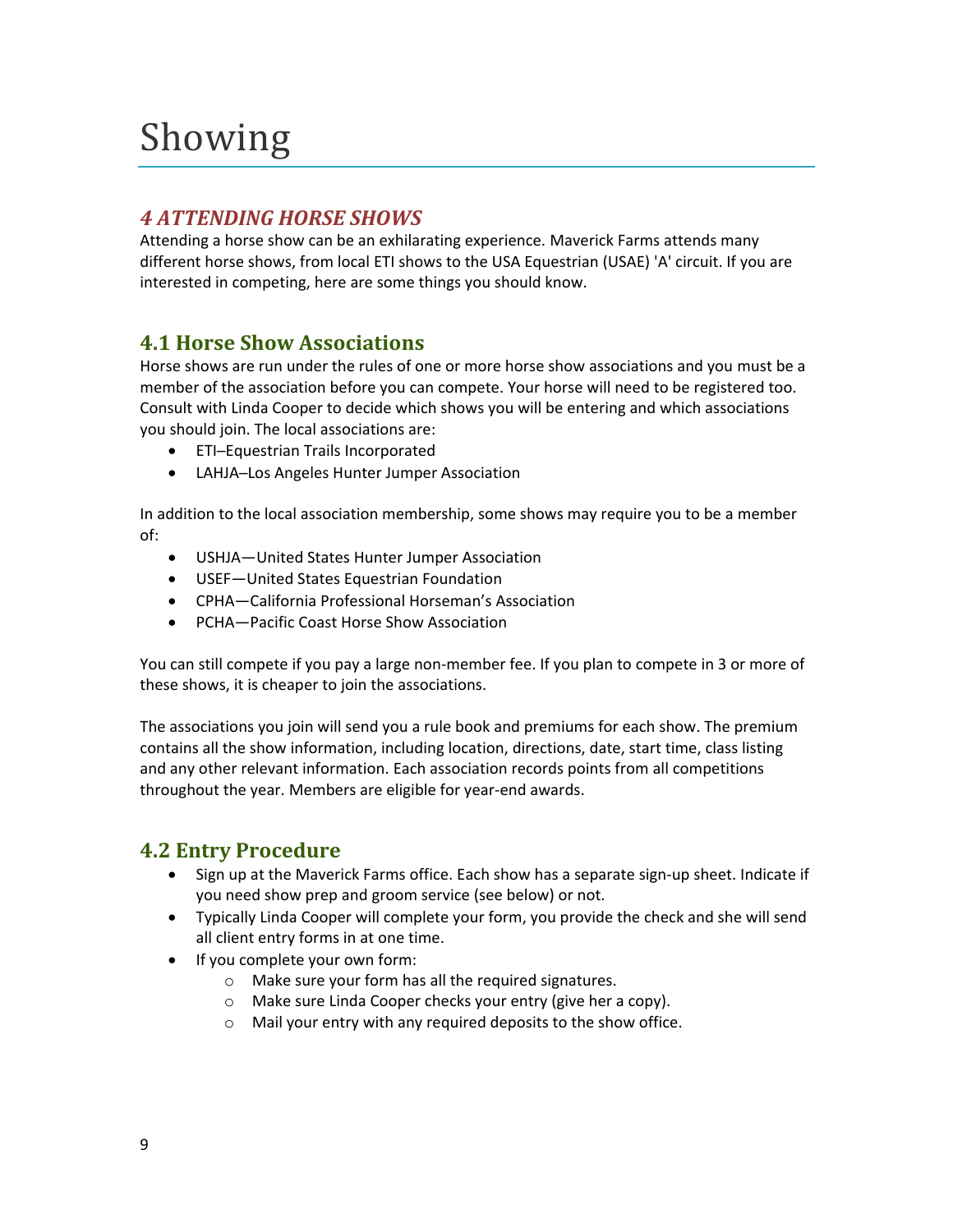## <span id="page-10-0"></span>**4.3 Preparing Your Horse**

- Grooming─it is of the utmost importance that your horse be properly groomed on the day of the show. The best way to insure this is by regular daily grooming, since lots of currying and brushing is best for maintaining your horse's coat. Bathing can be overdone and may leave your horse's coat dry and dull. Running water over his back will not remove dirt. Regular vigorous currying brings out the natural oils and shine, and draws out the deep down dirt which can then be brushed away.
- Show Clipping Services—we recommend signing up for show clipping services, which include mane pulling and clipping the horse's muzzle, throatlatch, ears, bridle path, fetlock/pastern, white socks.
- Body Clipping—if your horse requires body clipping, it should be done 2 weeks before the show.
- If you choose to do it yourself:
	- o The following should be clipped regularly—muzzle, throatlatch, ears, bridle path, fetlock/pastern, white socks. All clipping should be done with a # 10 or # 15 blade, except the muzzle and the inside of the ears, which may be clipped with a #30 blade.
	- o Mane pulling─do not pull the mane if you are going to a show that requires braiding. The braider will pull it. Do not pull the mane too short or it will stand up.
	- $\circ$  You can train the mane to lay down by using a mane tamer, or putting a towel over the wet mane until it dries.
- Bathing-bathe your horse with shampoo and conditioner the day before the show. If braiding is required do not shampoo or condition the mane and the top of the tail. Use a curry under the running water to insure all the shampoo is rinsed out. Cover your horse with a cooler while he dries if it is chilly. Do not apply show sheen to the saddle/girth area, or to the mane and tail if braiding. Do not use Vetrolin as it shows up positive in drug tests.
- Shipping wraps-use thick cotton quilts and flannel standing bandages to wrap all four legs. It is necessary to wrap masking tape around Velcro closures on the bandages.
	- o A leather shipping halter and cotton lead rope should be left next to your horse's stall.
- If your horse is being braided overnight, leave an ace bandage next to his stall.

## <span id="page-10-1"></span>**4.4 Tack Trunks**

For multi-day shows, Maverick Farms decorates the barn area with logoed tents and a seating area to create a professional, uniform look. Seasoned riders bring a large tack trunk in to put in front of their horse's stall. It is used to keep their show items handy. Tack trunks that are placed in front of the stalls must be Maverick Farms colors (burgundy and white), have the Maverick Farms Logo and have fitted covers. A blanket is not considered a cover. Maverick Farms Tack Trunks can be ordered from General Store. For riders who have tack trunks that do not have the Maverick Farms logo, we strongly recommend purchasing a Maverick Farms tack trunk cover.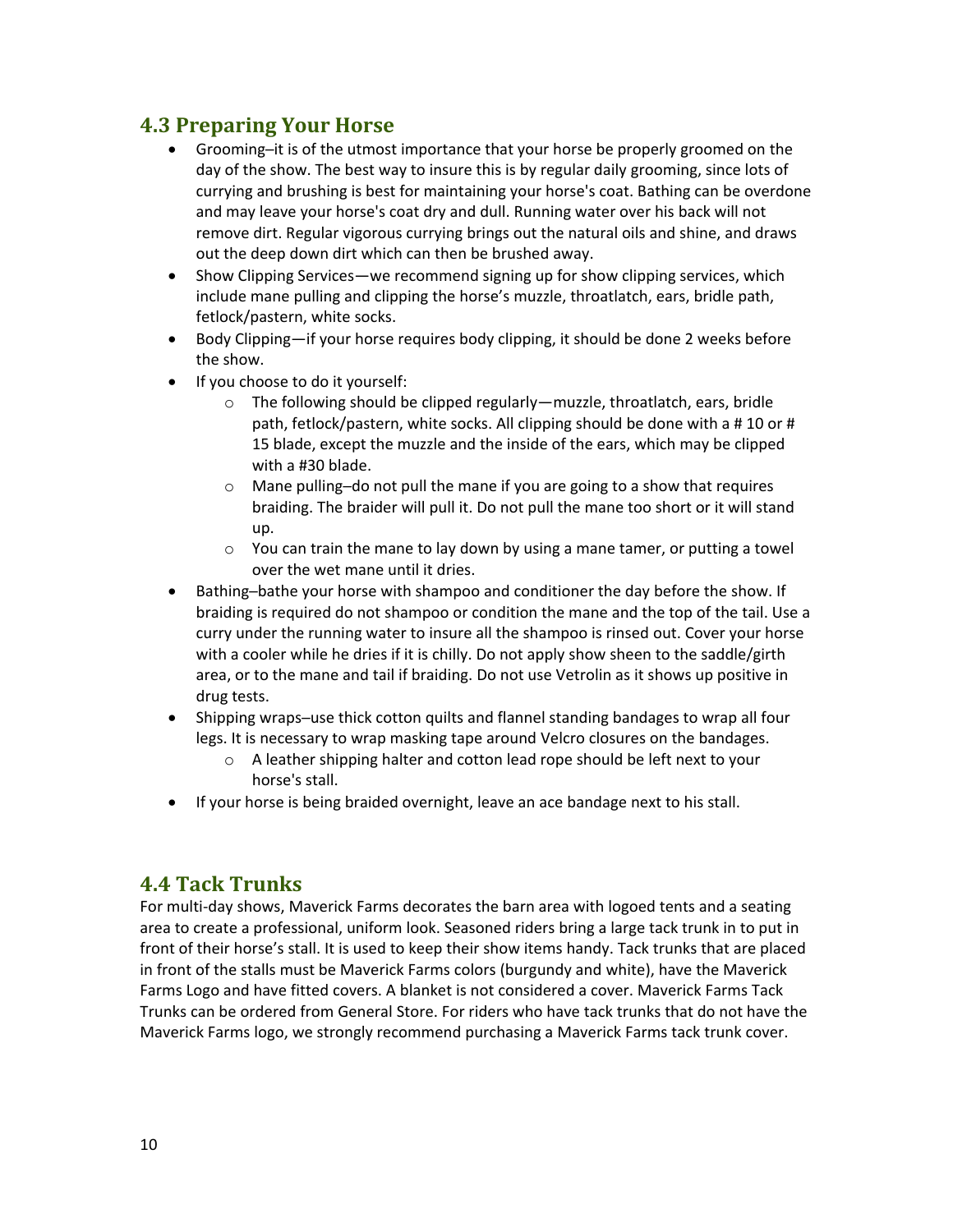## <span id="page-11-0"></span>**4.5 Tack**

- New tack should be oiled and fitted well before the show.
- Make sure all your equipment has your name on it: brass nameplates for tack.
- All tack should be in good repair.
- The day before the show, take apart your bridle, clean thoroughly and reassemble.
- Remove stirrups and leathers from saddle before cleaning.
- Clean girth and martingale.
- Scrub bit and metal parts to a shine with baking soda.
- If your horse is getting a training ride you will need to leave your bridle in the tack room the night before the show.
- You are responsible for bringing your tack trunk to the show.
- YOU ARE RESPONSIBLE FOR BRINGING ALL YOUR TACK TO THE SHOW.

# <span id="page-11-1"></span>**4.6 Grooming**

If you are attending 'A' or 'B' shows you are required to have grooming service. If you are grooming for yourself at a one-day show, you should bring the following:

- Large bucket for water
- White or black polo wraps
- Longe line
- Splint and bell boots
- Sweat scraper
- Sponges
- Fly spray
- Show Sheen
- Spray bottle of water
- Cooler
- Hoof oil
- Clean rags or towels
- Vet wrap
- Liniment for horse's legs
- Sheet cotton and duct tape

<span id="page-11-2"></span>You should take these items to every show, even though you will not use them every time.

# **4.7 Braiding**

Generally, it is only 'A' shows and medal finals that require braiding. Linda Cooper will let you know when it is necessary. The cost of braiding can vary. If the braider has to pull the mane, you may be charged for that too. Manes can sometimes stay in for 2 days, but tails should never be left in overnight.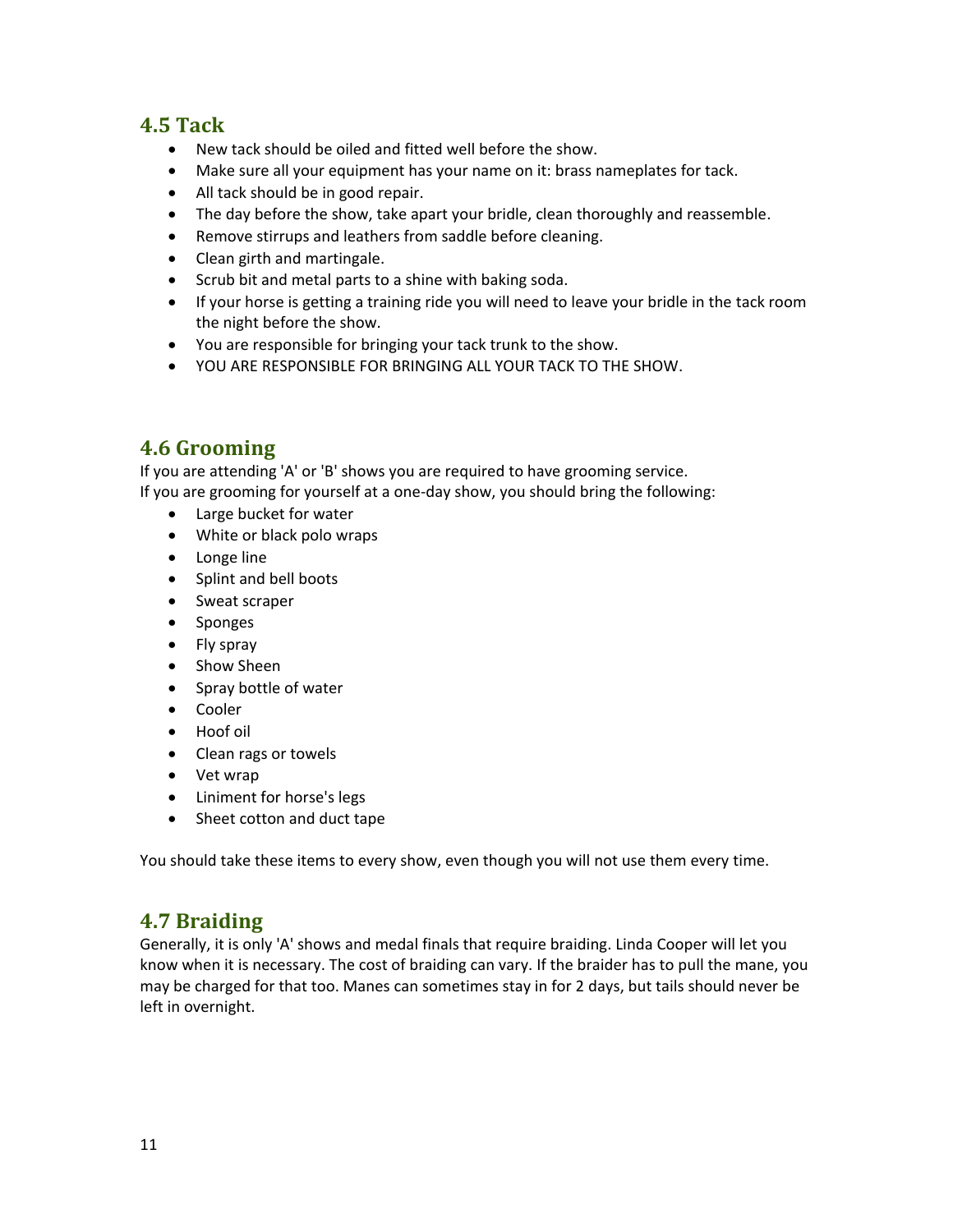# <span id="page-12-0"></span>**4.8 Apparel**

The following is required for all shows. For the horse:

- Clean white saddle pad
- Clean polo wraps. White for grays and chestnuts, black for bays and black horses
- Leather equitation boots (no fuzzy lining)

For the rider:

- Polish boots, spurs and spur straps
- Hair up in a hair net
- Breeches or jodhpurs must be beige (Tailored Sportsman brand is preferred)
- Navy hunt coat
- Shirt (rat catcher) may be short sleeved; however, a long sleeved shirt looks nicer under the coat. Detachable collars are best and should be embroidered. No pins
- Tall boots—black leather
- Helmets must be ASTM/SEI-approved: black, GPA or Charles Owen style only

<span id="page-12-1"></span>Remember that your turn out as a rider is very important. Make sure your apparel is clean and neat. Both you and your horse need to look beautiful and carefully groomed.

#### **4.9 At the Show**

Make sure you are at the show grounds early, allowing yourself extra time to organize and relax. Check in with the trainers  $1\frac{1}{2}$  hours before your class. You can get an estimated start time from horseshowtime.com. Horsehowtime.com may be able to give you a better idea of the time your classes will start. Go to the show office, where you will need to leave an open check, collect your number and check for any class schedule changes.

You can check the numbers of entries in the classes before yours, to give you an estimate of the time until your class. Allow 2 minutes for each rider in each class. For instance, 4 classes with 6 riders in each class total 24 rounds. At 2 minutes per round, you have 48 minutes (approximately!!) to wait. Please remember that any delays will add to your wait time, and classes may be canceled if there are insufficient entries, so be aware of what is happening in your ring.

If you are grooming for yourself, you will need to do the following:

- Longe your horse (if necessary) approximately 1 hour before the first class of the day.
- Give your horse a bucket of water and full hay net. Make sure hay net is hung properly.
- Groom and tack up in plenty of time to warm up.

Make sure you have:

- A towel to shine your boots.
- Brush, rag and a spray bottle of rubbing alcohol to remove sweat marks and groom your horse.
- Hoof oil to polish your horse's hooves.
- You may want to take some water to the ring if you have several classes in a row.
- Between classes you may need to hold your horse or tie him. If your horse is tied, you must check repeatedly that he has ample water and hay. It is important to offer water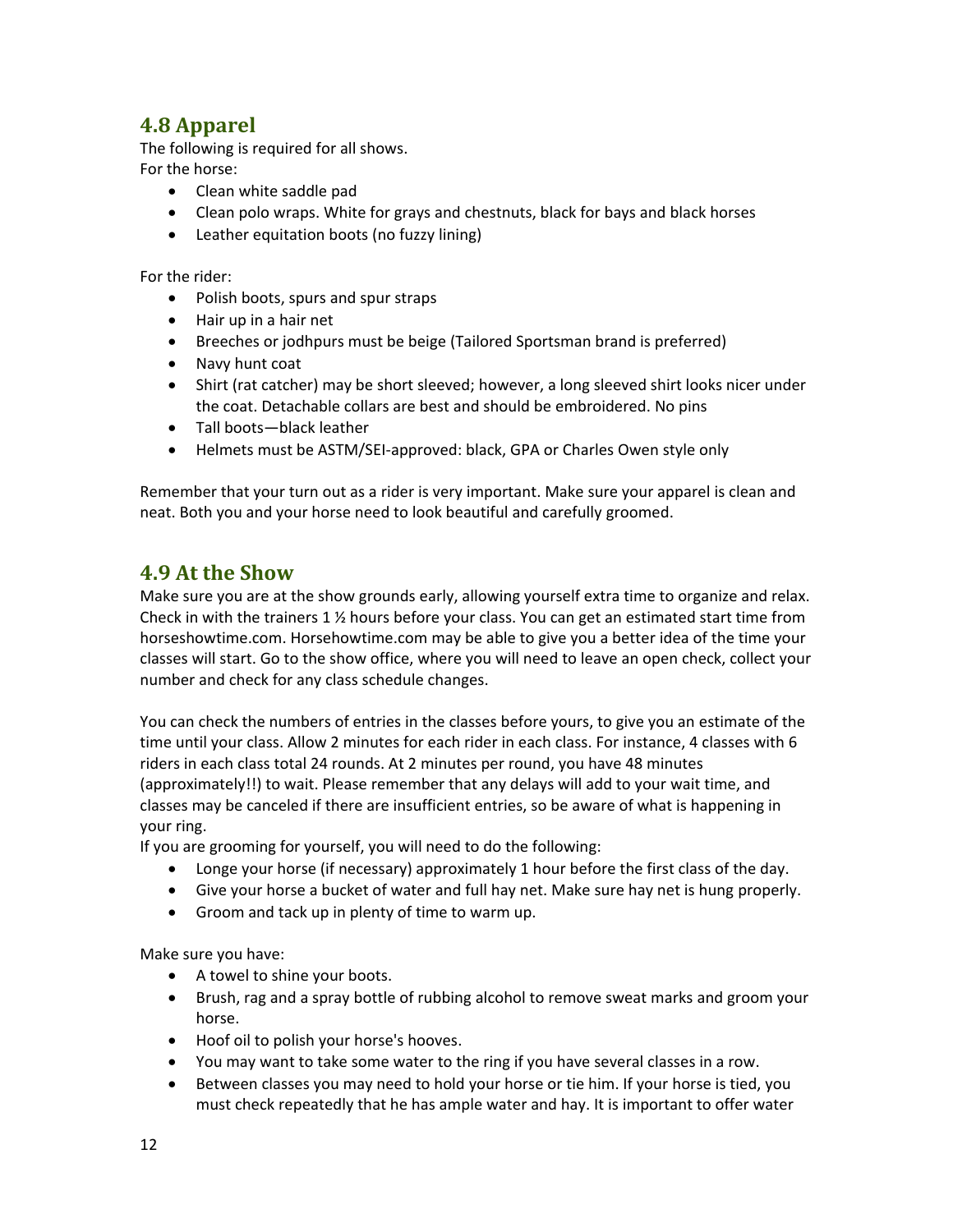frequently as horses take about the same amount of water each time they drink. As the temperature rises, they will drink more frequently.

We recommend Maverick Farms groom service for all shows. However, if you are showing on the 'A' or 'B' circuit, you will be required to use Maverick Farms grooming service. Longeing, feeding, watering, grooming and tacking up will be done for you, and your horse will be cared for after your class. Please refer to the current show fees price list for grooming costs. If you feel your groomer has done a good job, a tip is always appreciated.

#### <span id="page-13-0"></span>**4.10 Warming Up**

Give yourself time to warm up. You may enter the warm-up ring at any time, but you may not begin jumping until your trainer is there to supervise you. Stay off your horse's back as much as possible between classes. He is working hard for you and will appreciate the rest.

## <span id="page-13-1"></span>**4.11 The Back Gate**

The courses for all classes are posted near the back gate. Take some time to learn your course before you compete. If you are competing in a Medal class, the order of go will also be posted at the back gate. Tell your trainer where you are in the lineup so she can be there to help you when needed.

The gate steward (who may also do the announcing) is responsible for keeping the classes moving. When you have warmed up and are ready for your round, give the steward your number and he/she will tell you when you can go in. Do not leave the gate area once you have signed in. You must not enter the ring without your trainer. If you or your trainer is required in another ring, tell the steward so he can accommodate you if possible.

If the class is very large, you may be asked to sign in at the back gate in groups of 4 or 5 riders in advance of your class. Ask your trainer which group you should go in, time your warm-up accordingly, and be ready to go when your group is called.

If you decide to withdraw from a particular class or add a new one, you will need to do so at the show office. They will give you an add/scratch form to give to the back gate (you may be charged a fee for this).

#### <span id="page-13-2"></span>**4.12 Horse Show Etiquette**

We are proud of our reputation among show officials for having clients that are good sports, cooperative and polite. This reputation has been built over the many years we have been doing business together. Naturally, we want to maintain our outstanding reputation and good working relationship with the show officials, so it is important that everyone showing from Maverick Farms conduct themselves in accordance with USAE rules as well as the general rules of show etiquette.

Be polite and considerate at all times when dealing with the gate stewards and show secretaries. You are only one of many people they have to deal with during the day. Recognize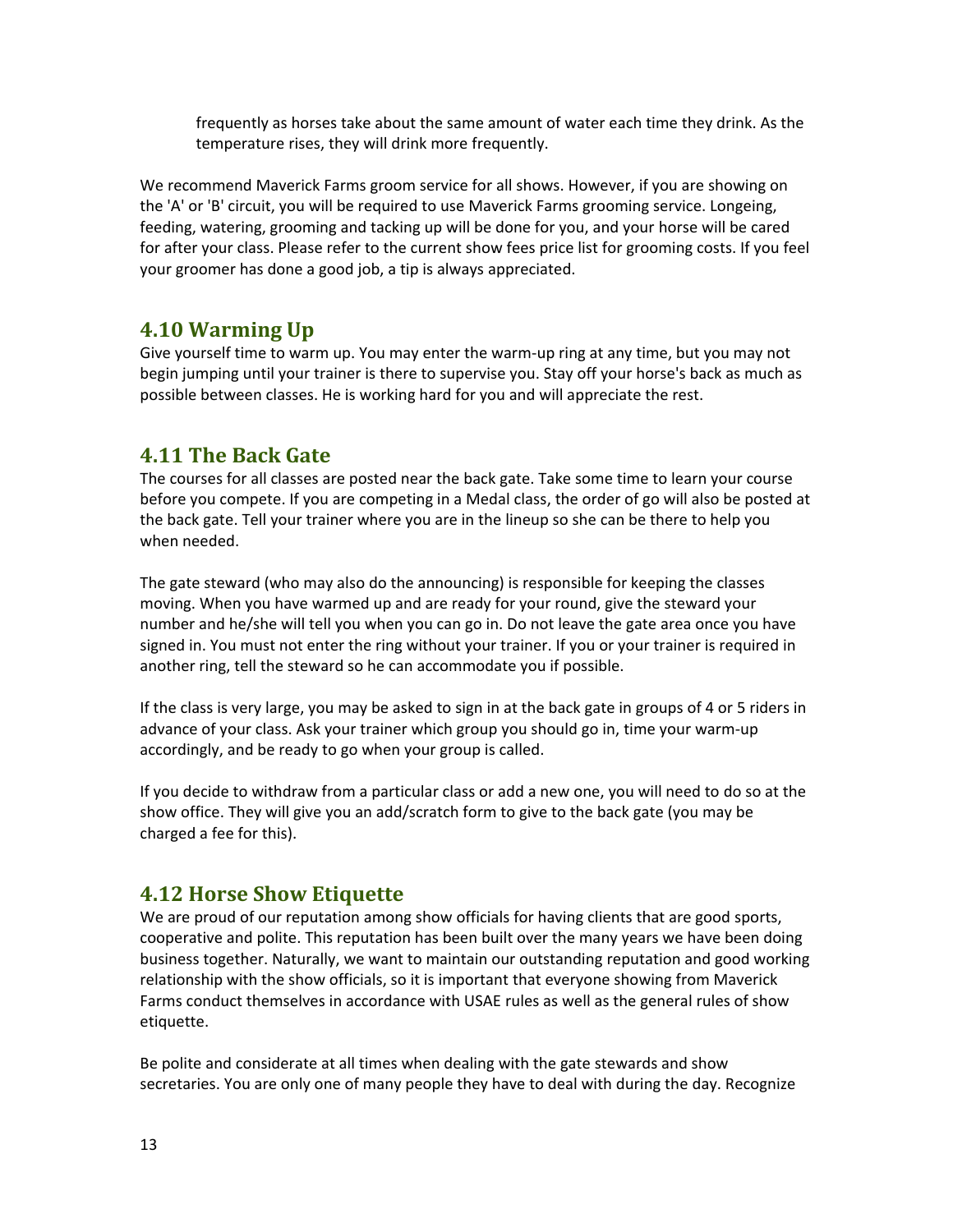that they may be tired, but they are trying to do a good job, so please be patient and cooperative.

Addressing the judge: while it may seem reasonable to voice your unhappiness over a judge's decision, doing so is both against USAE rules and not acceptable conduct for clients of Maverick Farms. It is against USAE rules to talk to the judge without first receiving permission from the show steward and the judge.

Only Maverick Farms instructors may request to address the judge, and this will happen rarely. Our experienced trainers usually understand a judge's decision and can explain it to our students. We understand that judging is subjective, and we must accept the judge's decision. Keep your trainer informed: our trainers are usually working with several students at one time. They may also need to move between rings. You can help by keeping them informed of your schedule, particularly if there are sudden changes (such as a class being canceled), and being patient!

Sportsmanship: Maverick Farms expects good sportsmanship at all times. Support your team members by being at the ring when they ride, congratulating them when they do well and commiserating with them when they don't. Help out by offering to fetch something from the trailer, shining boots or getting a drink of water.

Parent Policies: in order to maintain an atmosphere of athletic preparation, parents or guardians are not permitted at the back gate of the show ring. Your child, as a competitor, needs the full benefit of their trainer's comments and can be distracted by the presence of their parents at the back gate. Please feel free to watch the warm-up from outside the warm-up ring. You may watch the round from the spectator area. Do not stand next to the trainers during the classes. Allow the trainer and your child 3-5 minutes after the completion of the course to critique and review the round. This will also allow the competitor to mentally review his/her performance. If your child is evidently ill in some way, such as over-heating, we will immediately call for your assistance. However, emotional frustration due to a mistake on course does not constitute illness, therefore parents need to allow their child-athlete time to reflect on their round and mentally prepare for the next class.

There are many life lessons your child can learn from the show ring and one of the best lessons is to assess a not-so-perfect performance and determine how to improve it for the next round (or show). Encourage a positive learning experience from showing and don't always just focus on the win.

#### <span id="page-14-0"></span>**4.13 After the Show**

If you do not have grooming service, you will need to wrap your horse's legs for the journey home. You can apply liniment before the wraps. Check that you have all your belongings before you leave and pick up any trash in the trailer area.

At home, leave the shipping wraps on or replace them with standing wraps. Give your horse his usual supplements and medications. Discuss with Linda Cooper if extra medications are required or not.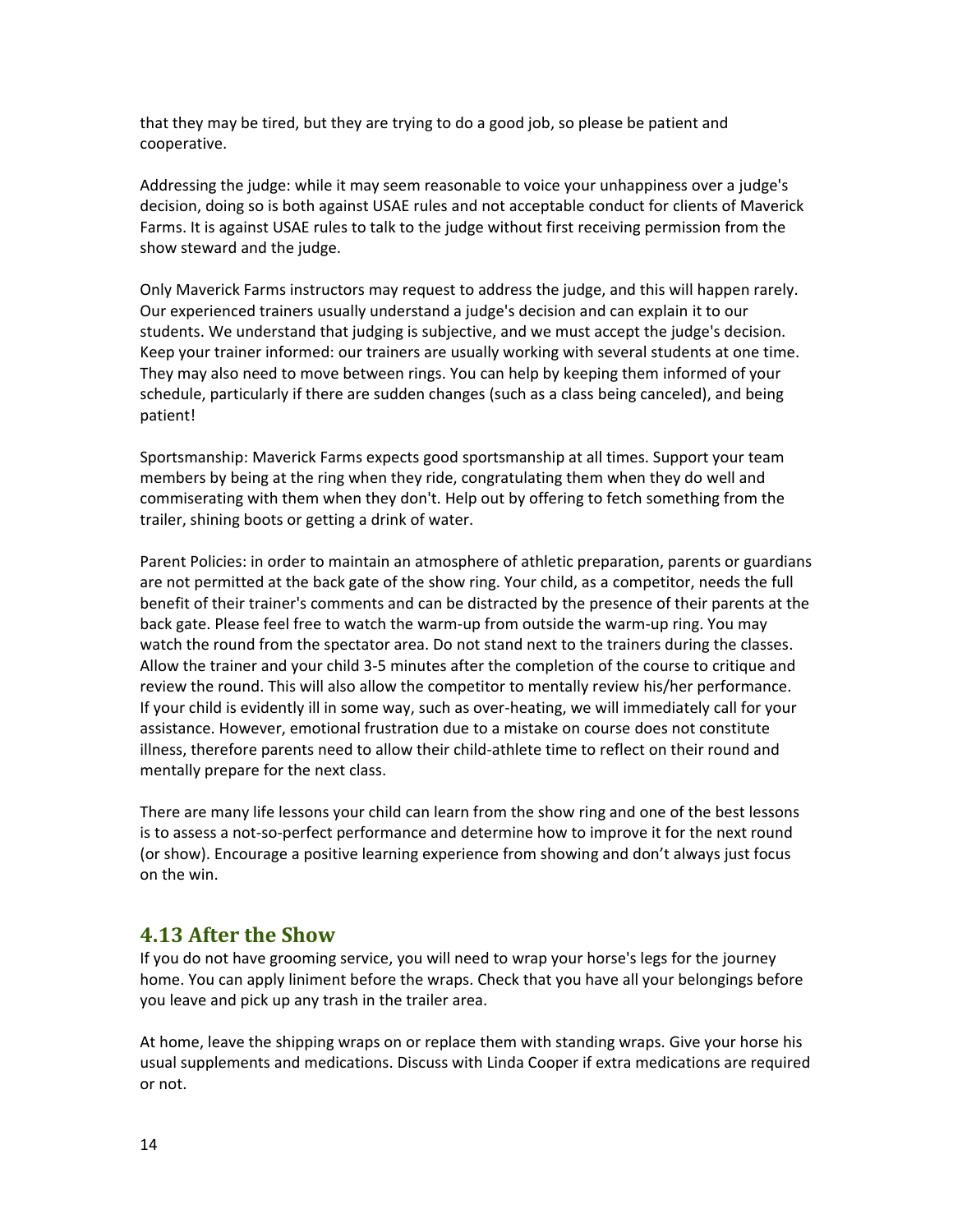<span id="page-15-0"></span>The day after the show, remove your horse's wraps and take him for a walk or turn him out.

## **4.14 Medication Policy**

Do not give any medication to your horse without consulting Linda Cooper. Some commonly used drugs are illegal or have a legal limit on the dose. Medication at multi-day shows is done by the trainers. They will make every effort to inform you of any changes to your horse's medications. Rest assured that with their experience, knowledge and expertise, they will make informed, reasoned decisions regarding your equine athlete's health.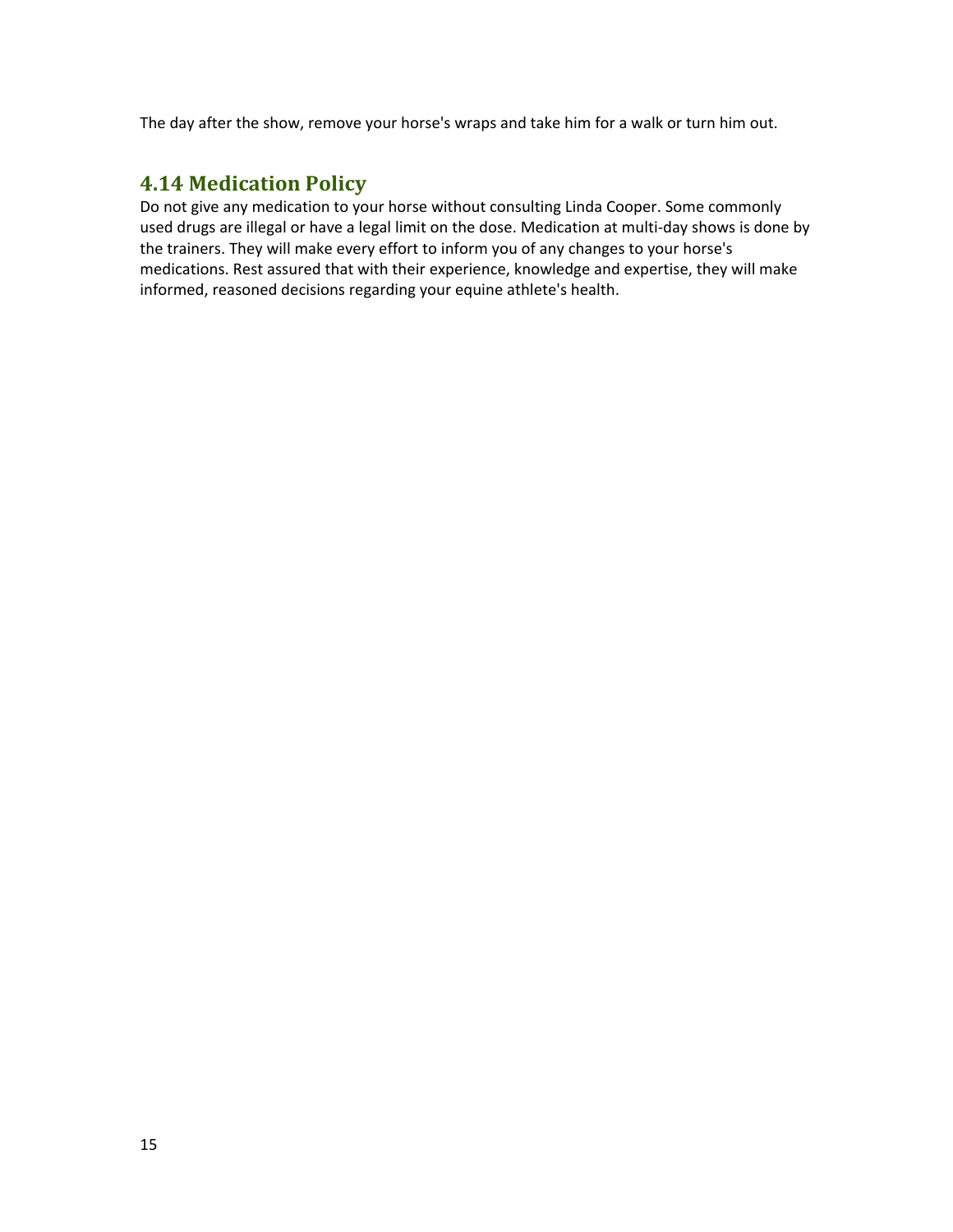# Rules and Code of Conduct

## <span id="page-16-0"></span>*5 FOCUS ON FUN, FRIENDLY AND SAFE*

Maverick Farm is committed to providing you with a fun, friendly and safe experience. In order to maintain the outstanding quality of horses and horsemanship, we ask that you abide by the following rules and expected code of conduct. You will be asked to sign a copy of these rules and a release form before your first ride.

#### <span id="page-16-1"></span>**5.1 Student Rules**

- 1. Every student must have a signed release form (if under 18 years old) and a completed student information card prior to mounting or riding at Maverick Farms.
- 2. Students must be mounted and prepared to enter the ring at the scheduled class commencement time. For customer service and rider/horse safety, late arrivals are not permitted.
- 3. If you miss a scheduled lesson without phoning to cancel at least two hours prior to the lesson, you will be charged a \$10.00 fee.
- 4. No one may mount or ride without a harnessed safety helmet. No exceptions!
- 5. Students are required to dress appropriately for riding. Breeches and jeans are acceptable: shorts are not. Blouses or shirts are required and should be tucked into breeches. For safety purposes, long boots or paddock boots must be worn. Students not attired properly will not be allowed to participate in classes.
- 6. No gum chewing while riding.
- 7. When grooming your horse, be thorough, including picking hooves. Please pay special attention to their back and girth areas to prevent saddle sores.
- 8. Always leave irons up until your horse has left the cross ties and run them back up before entering the cross ties.
- 9. Never cross tie your horse to the bridle or the bit. Either remove the bridle and tie to the halter or place the halter over the bridle.
- 10. Do not mount or dismount your horse in the cross ties.
- 11. Do not put horses away hot or sweaty.
- 12. No one may jump without a trainer (this includes ground poles).
- 13. Jumps may not be moved or adjusted by anyone except instructors.
- 14. No one may ride double.
- 15. No one 12 years of age or younger may ride without parent, guardian or trainer supervision.
- 16. Please remember SAFETY FIRST! Keep your eyes open and be courteous to other students and horses.

# <span id="page-16-2"></span>**5.2 Junior Students' Code of Conduct**

In addition to the general student rules, junior students are required to observe the following rules.